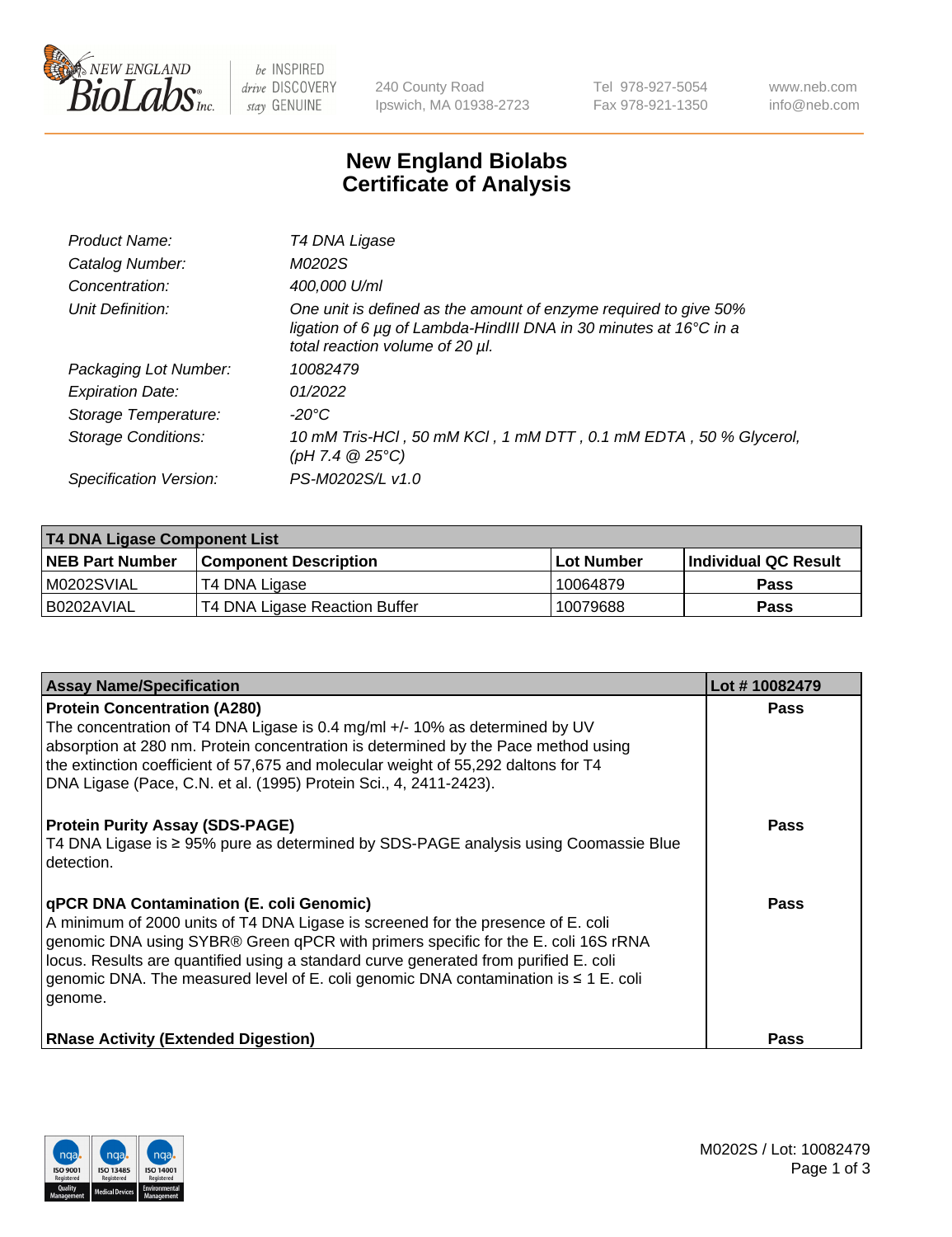

be INSPIRED drive DISCOVERY stay GENUINE

240 County Road Ipswich, MA 01938-2723 Tel 978-927-5054 Fax 978-921-1350 www.neb.com info@neb.com

| <b>Assay Name/Specification</b>                                                                                                                                                                                                                                                                                                                                      | Lot #10082479 |
|----------------------------------------------------------------------------------------------------------------------------------------------------------------------------------------------------------------------------------------------------------------------------------------------------------------------------------------------------------------------|---------------|
| A 10 µl reaction in NEBuffer 4 containing 40 ng of a 300 base single-stranded RNA<br>and a minimum of 1 µl of T4 DNA Ligase is incubated at 37°C. After incubation for 16<br>hours, >90% of the substrate RNA remains intact as determined by gel electrophoresis<br>using fluorescent detection.                                                                    |               |
| <b>Single Stranded DNase Activity (FAM-Labeled Oligo)</b><br>A 50 µl reaction in CutSmart® Buffer containing a 20 nM solution of a fluorescent<br>internal labeled oligonucleotide and a minimum of 10,000 units of T4 DNA Ligase<br>incubated for 16 hours at 37°C yields <5% degradation as determined by capillary<br>electrophoresis.                            | <b>Pass</b>   |
| <b>Non-Specific DNase Activity (16 Hour)</b><br>A 50 µl reaction in NEBuffer 1 containing 1 µg of CIP-treated Lambda-HindIII DNA and<br>a minimum of 2000 units of T4 DNA Ligase incubated for 16 hours at 37°C results in a<br>DNA pattern free of detectable nuclease degradation as determined by agarose gel<br>electrophoresis.                                 | <b>Pass</b>   |
| <b>DNase Activity (Labeled Oligo, 3' extension)</b><br>A 50 µl reaction in CutSmart® Buffer containing a 20 nM solution of a fluorescent<br>labeled double-stranded oligonucleotide containing a 3' extension and a minimum of<br>10,000 units of T4 DNA Ligase incubated for 16 hours at 37°C yields <5% degradation<br>as determined by capillary electrophoresis. | Pass          |
| <b>DNase Activity (Labeled Oligo, 5' extension)</b><br>A 50 µl reaction in CutSmart® Buffer containing a 20 nM solution of a fluorescent<br>labeled double-stranded oligonucleotide containing a 5' extension and a minimum of<br>10,000 units of T4 DNA Ligase incubated for 16 hours at 37°C yields <5% degradation<br>as determined by capillary electrophoresis. | <b>Pass</b>   |
| Double Stranded DNase Activity (Labeled Oligo)<br>A 50 µl reaction in CutSmart® Buffer containing a 20 nM solution of a fluorescent<br>labeled double-stranded oligonucleotide containing a blunt end and a minimum of<br>10,000 units of T4 DNA Ligase incubated for 16 hours at 37°C yields <5% degradation<br>as determined by capillary electrophoresis.         | <b>Pass</b>   |
| <b>Endonuclease Activity (Nicking)</b><br>A 50 µl reaction in NEBuffer 1 containing 1 µg of supercoiled PhiX174 DNA and a<br>minimum of 2000 units of T4 DNA Ligase incubated for 4 hours at 37°C results in <10%<br>conversion to the nicked form as determined by agarose gel electrophoresis.                                                                     | <b>Pass</b>   |
| <b>Exonuclease Activity (Radioactivity Release)</b><br>A 50 µl reaction in NEBuffer 1 containing 1 µg of a mixture of single and<br>double-stranded [3H] E. coli DNA and a minimum of 2000 units of T4 DNA Ligase                                                                                                                                                    | <b>Pass</b>   |